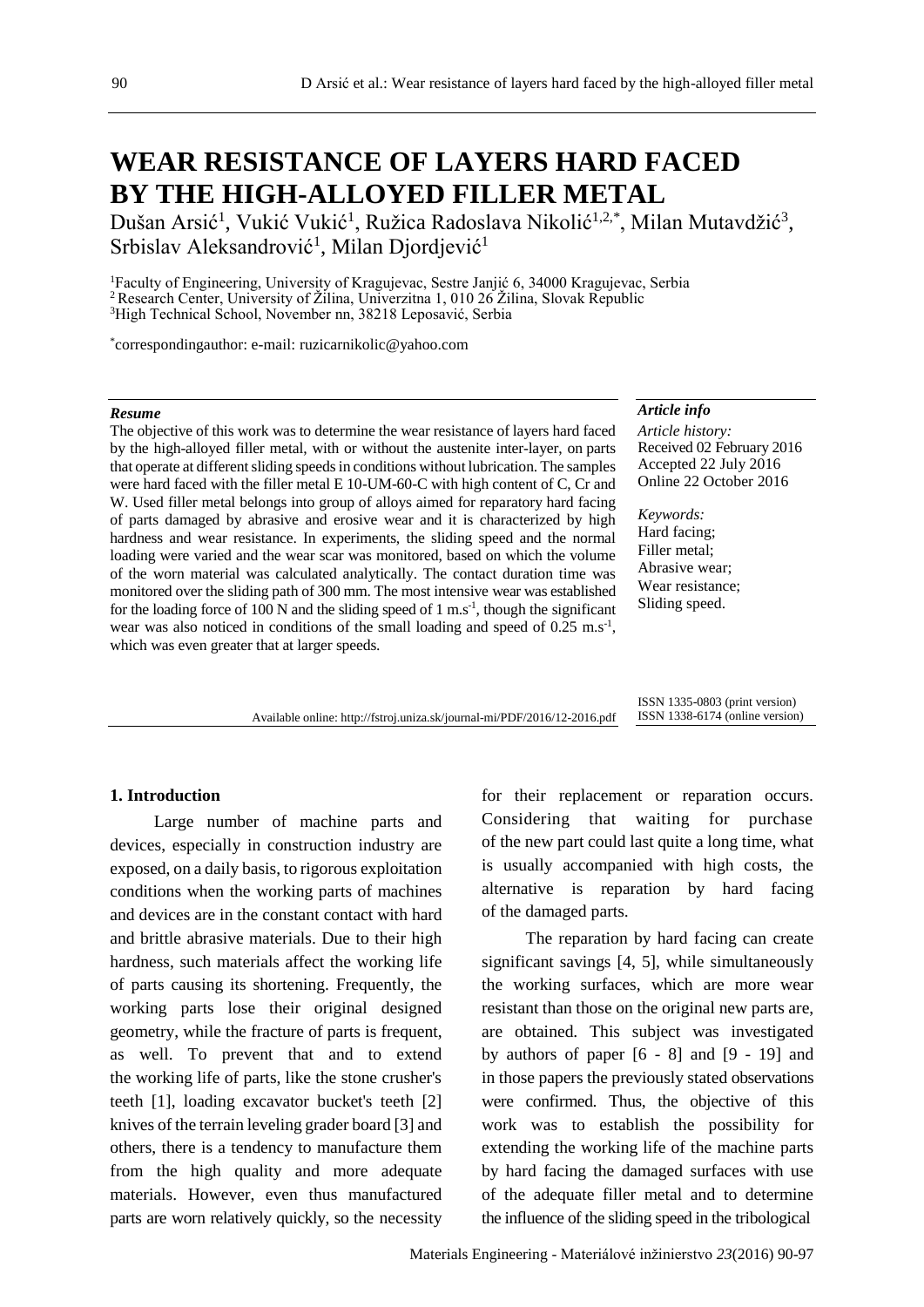tests on the hard faced layers' characteristics.

The previous investigations of certain materials with similar properties to those used in this research have established that the loss of materials' mass increases with increase of the loading, which can be taken for granted, and with increase of the sliding speed, which was to be confirmed with experiments performed within this investigation. Authors of [20] have investigated the grey cast iron with high carbon content, while in [21] authors were dealing with analysis of the Fe-Cr-B alloy aimed for hard facing, which has the similar content as the filler metal used in this paper. The applied sliding speeds were of 0.25, 0.5 and 1 m.s<sup>-1</sup>, while the applied loads were of 50, 75 and 100 N and the purpose was to determine the wear resistance of the analyzed filler metal.

# **2. Samples preparation and plan of experiments**

One of the most difficult steps in prescribing the hard facing technology is selection of the filler metal (FM). It should be selected in such a manner that it possesses high hardness and wear resistance and simultaneously to have the favorable weldability. The filler metal, analyzed in this paper, is the high-alloyed steel with high content of carbon, chromium and tungsten, marked as E 10-UM-60- C (DIN standard 8555). Such a chemical composition ensures the high hardness and wear resistance of this filler metal, which is prescribed by the manufacturer for parts that work in such conditions.

Prior to hard facing, the base metal (BM)

is usually preheated to improve its weldability; in this case, the preheating temperature was defined as 250 ºC. However, in some cases, due to some restrictions, like the BM chemical composition or lack of the preheating equipment in the field, the preheating cannot be done, so it is usually replaced by deposition of the interlayer of the austenitic FM. The applied BM is the stainless steel marked as E 18 8 Mn B 20+ (DIN standard 8555).

The chemical composition of the base metal (BM) and the filler metals (FM#1 and FM#2) is given in Table 1.

The hard facing parameters were current 125 A and voltage 25 V, with the welding speed of  $1.9$  mm.s<sup>-1</sup>. The plate of BM of 10 mm thickness was hard faced with such parameters, with three layers, so that adequate thickness is obtained to enable cutting out the samples for tribological investigations. For samples with the interlayer, the first layer was deposited by the FM of the stainless steel (#2), while the other two layers were deposited by the FM for hard facing  $(#1)$ . Preparation – cutting out – of the samples for tribological investigations was done according to Fig. 1a, while the samples for measurement of hardness and analysis of microstructure were prepared according to Fig. 1b. In addition, besides samples (blocks) prepared from the hard faced layers, the blocks of the same dimensions were prepared from the base metal.

Tribological test assumed subjecting the samples, cut-out from the hard faced layers and the BM, to the wear test on the tribometer with the block-on-disc contact (Fig. 2).

| `able |  |
|-------|--|
|-------|--|

| Chemical composition of base metal and filler metals. |                                        |                |                          |        |        |              |                          |                |                |                  |              |
|-------------------------------------------------------|----------------------------------------|----------------|--------------------------|--------|--------|--------------|--------------------------|----------------|----------------|------------------|--------------|
| <b>Steel/Electrodes</b>                               | Alloying elements %<br><b>Hardness</b> |                |                          |        |        |              |                          |                |                |                  |              |
|                                                       |                                        | Si             | Mn                       | P      | S      | $C_{\Gamma}$ | Mo                       | W              | Ni             | Al               | <b>HRC</b>   |
| <b>BM S355J0</b>                                      | 0.2                                    | 0.55           | 1.4                      | 0.045  | 0.045  | 0.3          | 0.08                     |                |                | $0.3 \quad 0.02$ | $\approx$ 28 |
| <b>FM1 E 10-UM-60-C</b>                               | 4.0                                    | $\blacksquare$ | $\overline{\phantom{0}}$ | $\sim$ | $\sim$ | 26.          | $\sim$                   | 4.0            | $\blacksquare$ | $\sim$           | 57 - 62      |
| $FM2 E 18 8 Mn B 20+$                                 | 0.12                                   | $0.8^{\circ}$  | 7.0                      | $\sim$ | $\sim$ | 19           | $\overline{\phantom{0}}$ | $\sim$ 10 $\,$ | 90             | $\sim$           | -            |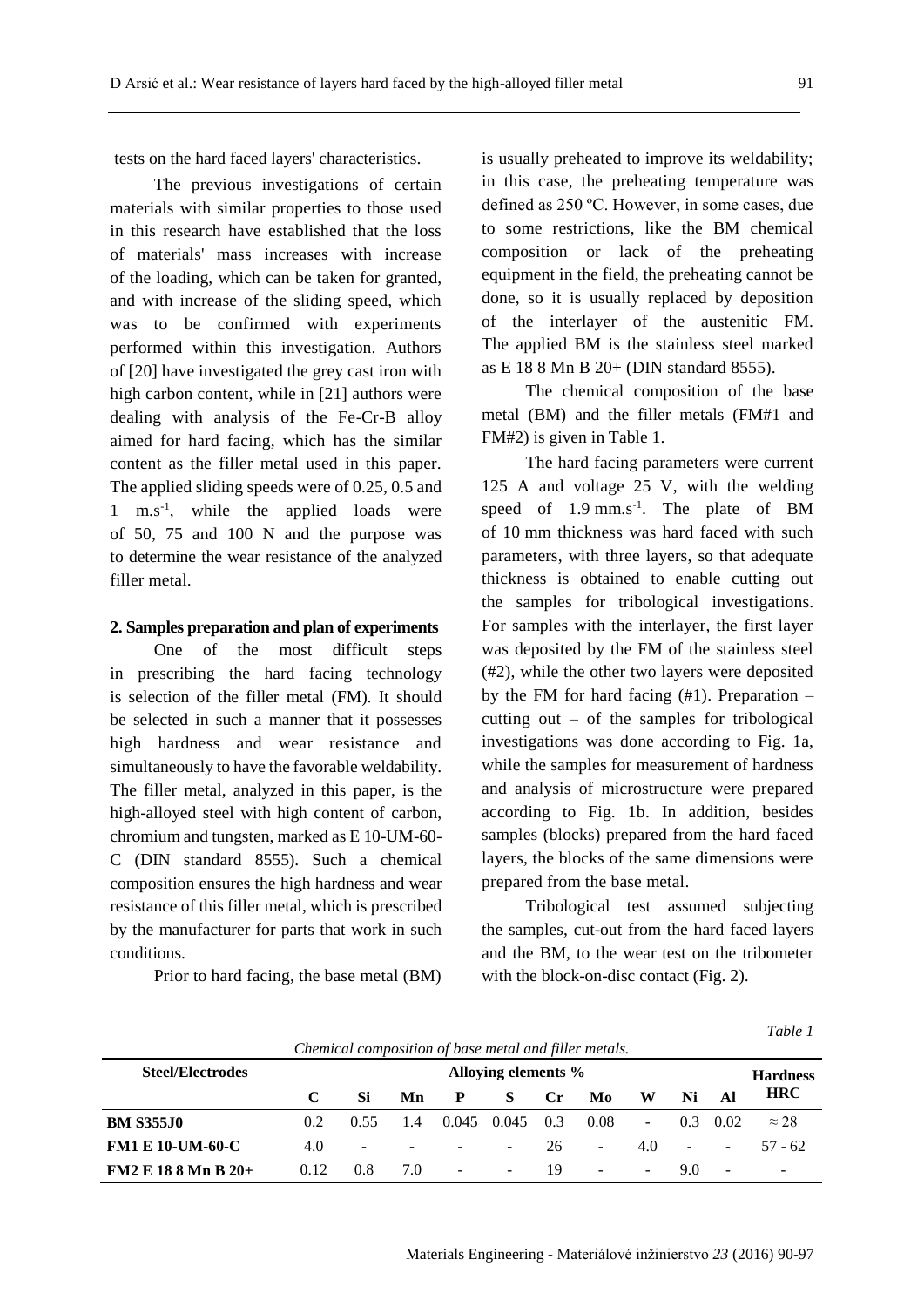

*Fig. 1. Layer deposition and block for tribological testing (a) and metallographic sample (b); L1, L2 and L3 denote the directions of hardness measurements. (full colour version available online)*



*(full colour version available online) b) block-on-disc contact scheme Fig. 2. Prepared blocks and discs and block-on-disc contact scheme. (full colour version available online)*



*Fig. 3. Hardness distribution (diagram above) and the microstructures of the WM (1), HAZ (2) and BM (3) pictures (below). (full colour version available online)*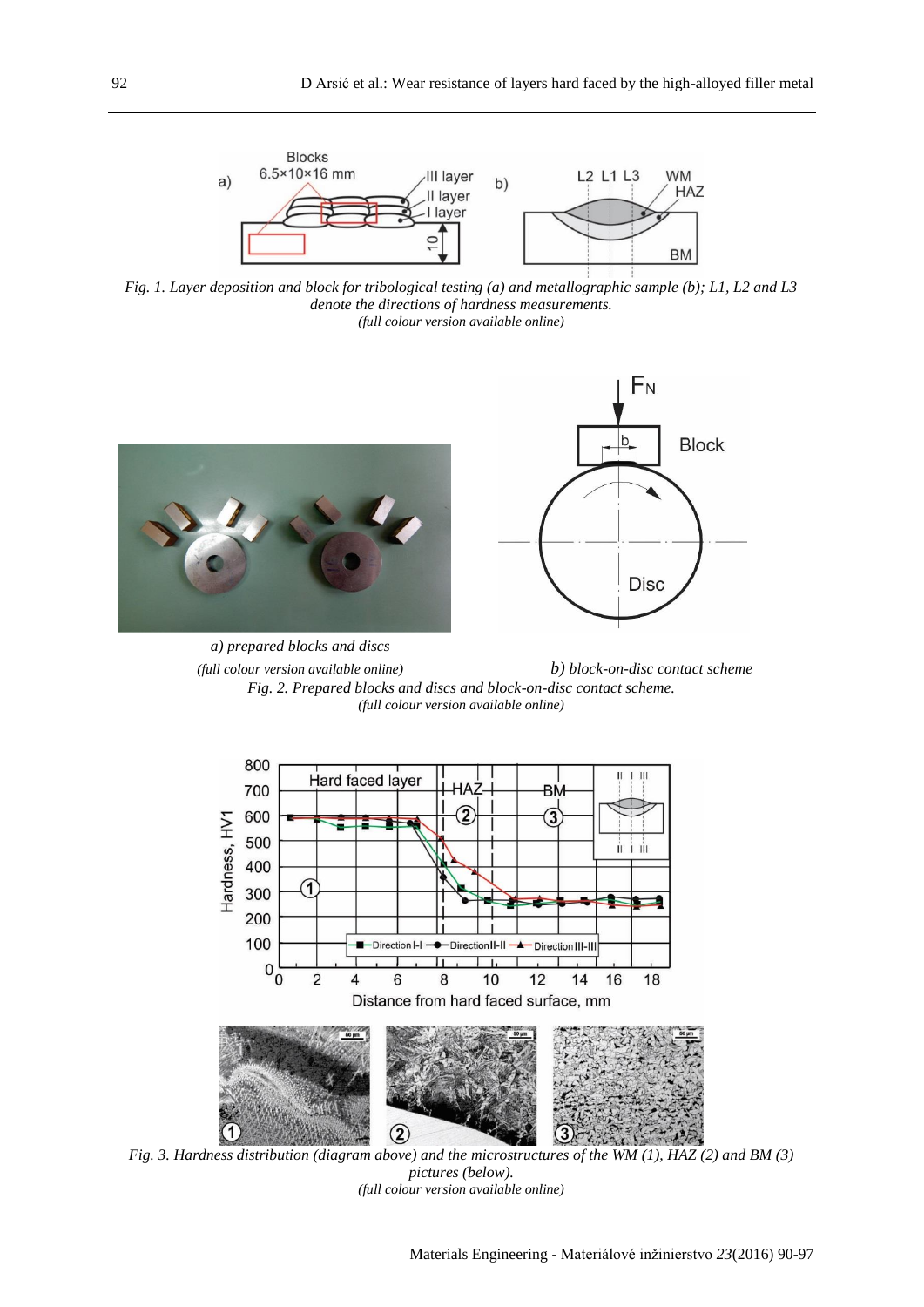# **3. Results and discussion**

# *3.1 Hardness measurement and microstructure analysis*

Hardness was measured on samples prepared according to Fig. 1 and it was used to form curves of the hardness distribution in the three characteristic parallel directions (L1, L2 and L3). Besides that, the characteristic micro structures were recorded in the three zones of the hard faced layer – in the weld metal (WM), heat affected zone (HAZ) and in the base metal (BM). Etching of samples was done in two phases. In the first phase, samples were etched by the 3 % Nital solution (in denatured alcohol) and after that, only the zones of the BM and the HAZ were visible. Then, in the second phase, the samples were etched by the 4 % Vilelle solution. This solution is very aggressive and it can provide good quality etching of the highly alloyed hard faced layers. Results of the hardness measurements and the microstructures of the individual hard faced layer's zones are presented in Fig. 3.

From the graph in Fig. 3 one can see that the hard faced layer hardness is about 600 HV1, what corresponds to the data provided by the manufacturer. It can also be noticed that hardness was maintained over the whole cross section of the hard faced layer (average thickness of about 7 mm), after which it drops within the HAZ and the BM.

The BM microstructure was estimated as ferritic-perlite, while the microstructure of the FM was ledeburite–cast structure with excreted carbides. They possess the high hardness what should ensure the improved wear resistance.

### *3.2 Tribological test*

The wear resistance was determined by measurements of the wear scar and then it was used to calculate the volume of the worn material. The wear scar width was recorded by the optical microscope with magnification 50×. The parameter for the contact duration was the path of 300 mm, which means that

the contact time was different for different sliding speeds. The friction coefficient was also recorded, besides the wear scar width, during the sliding process under different conditions. The tests were done without application of lubricants. Obtained results are presented as graphs in Fig. 4 and in Table 2, while the macroscopic and microscopic appearances of the damaged surface of some blocks are shown in Fig. 5. The worn material volume was calculated based on the measured length and width of the wear scar. In the computer program the volume of the block mass, "eaten" by the disc is then calculated.

Obtained results show that the hard faced layers possess significantly higher wear resistance than the base metal, as it was expected. The curves in Fig. 4 show increase of the worn material mass with increase of the sliding speed and the normal loading, all the way up to reaching the highest degree of wear at maximum load of 100 N and at the highest speed of  $1 \text{ m.s}^{-1}$  (Fig. 4c), what was also confirmed by some other investigations [17, 20].

However, it is interesting that almost the same results were obtained for the case of the applied force of 75 N at sliding speeds of  $0.5$  and  $m.s^{-1}$  (Fig. 4b). This means that increase of speed from 0.5 to 1 m/s, at that load does not have any influence. In addition, results show that at the loading force of 50 N, the optimal sliding speed  $0.5$  m.s<sup>-1</sup>, since the wear is the least (Fig. 4a). Results have also shown that there is no big difference in wear behavior between samples with and without austenitic interlayer (Table 2 – sample #3 has even somewhat higher resistance), what means that the interlayer can be used whenever it is necessary and that would not influence the wear resistance of the hard faced layers.

Photos in Fig. 5 show the characteristic damages of the tested materials surfaces. The characteristic phenomena in the initial stadium of wear are appearances of crevices and wear scars. However, after a certain distance,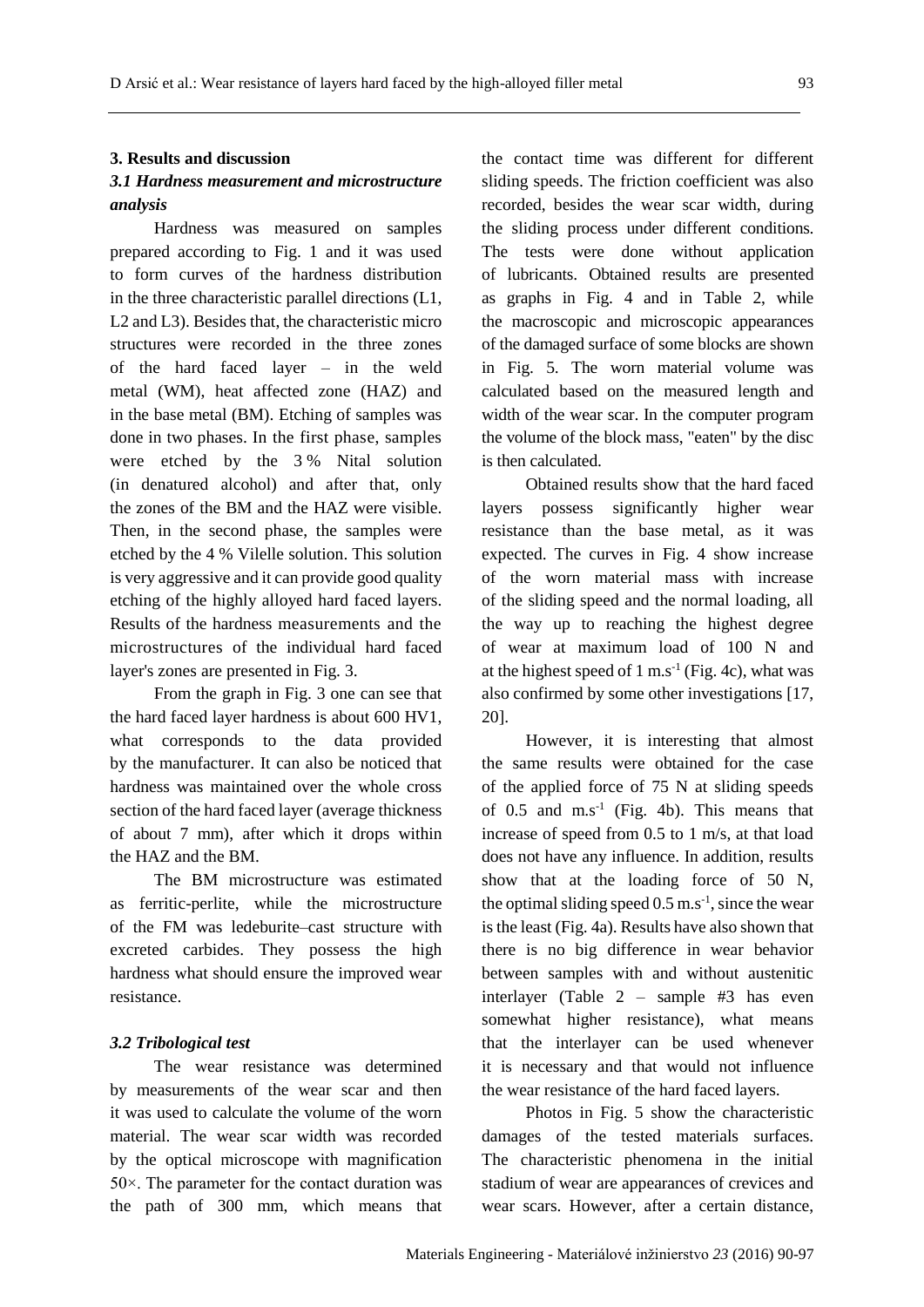at the crack sites material particles started to detach from the sample's surface, usually due to adhesion to disc material [20]. Those particles can later also act as the abrasive and induce further damages. The shown damages are in accordance with the results obtained for steel S355J0 [22], verifying the fact that it possesses poor wear resistance. On the other hand, the hard faced sample exhibits the higher wear resistance and its wear scar is significantly smaller and there is no appearance of spots of the material detachments from individual zones.

*Table 2*

|                                    |          |                                                          | Obtained values of the wear scar width and volume of the worn material for the BM and FM. |                                                         |       |       |  |  |  |
|------------------------------------|----------|----------------------------------------------------------|-------------------------------------------------------------------------------------------|---------------------------------------------------------|-------|-------|--|--|--|
|                                    |          | Worn material volume, mm <sup>3</sup>                    | Wear scar width, mm                                                                       |                                                         |       |       |  |  |  |
| <b>SAMPLE #1</b>                   |          | Base metal - S355J0                                      |                                                                                           | Base metal - S355J0                                     |       |       |  |  |  |
| Sliding speed,                     |          | Load, N                                                  |                                                                                           | Load, N                                                 |       |       |  |  |  |
| $m.s-1$                            | 50       | 75                                                       | 100                                                                                       | 50                                                      | 75    | 100   |  |  |  |
| 0.25                               | 5.23779  | 8.89852                                                  | 9.36935                                                                                   | 4.97                                                    | 5.91  | 6.01  |  |  |  |
| 0.5                                | 1.67035  | 5.73512                                                  | 9.95678                                                                                   | 3.41                                                    | 5.12  | 6.13  |  |  |  |
| 1                                  | 6.08405  | 5.46604                                                  | 17.9884                                                                                   | 5.22                                                    | 5.04  | 7.42  |  |  |  |
| <b>SAMPLE #2</b>                   |          | Filler metal - E 10-UM-60-C                              |                                                                                           | Filler metal - E 10-UM-60-C                             |       |       |  |  |  |
| Sliding speed,<br>m.s <sup>1</sup> |          | Load, N                                                  |                                                                                           | Load, N                                                 |       |       |  |  |  |
|                                    | 50       | 75                                                       | 100                                                                                       | 50                                                      | 75    | 100   |  |  |  |
| 0.25                               | 0.33811  | 0.54007                                                  | 0.61469                                                                                   | 2.007                                                   | 2.345 | 2.448 |  |  |  |
| 0.5                                | 0.16379  | 0.47241                                                  | 0.63226                                                                                   | 1.577                                                   | 2.243 | 2.471 |  |  |  |
| 1                                  | 0.43419  | 0.39641                                                  | 1.24646                                                                                   | 2.181                                                   | 2.116 | 3.095 |  |  |  |
| <b>SAMPLE #3</b>                   |          | Filler metal - E 10-UM-60- $C$ + austenite<br>interlayer |                                                                                           | Filler metal - $E$ 10-UM-60-C + austenite<br>interlayer |       |       |  |  |  |
| Sliding speed,                     | Load, N  |                                                          |                                                                                           | Load, N                                                 |       |       |  |  |  |
| $m.s-1$                            | 50       | 75                                                       | 100                                                                                       | 50                                                      | 75    | 100   |  |  |  |
| 0.25                               | 0.118771 | 0.156112                                                 | 0.323632                                                                                  | 1.417                                                   | 1.552 | 1.978 |  |  |  |
| 0.5                                | 0.350939 | 0.426453                                                 | 0.469876                                                                                  | 2.032                                                   | 2.168 | 2.239 |  |  |  |
| 1                                  | 0.279109 | 0.421149                                                 | 0.556171                                                                                  | 1.883                                                   | 2.159 | 2.368 |  |  |  |



*Fig. 4. Worn material volume at different loads and histogram of the friction coefficient average values for all the loads and sliding speeds.*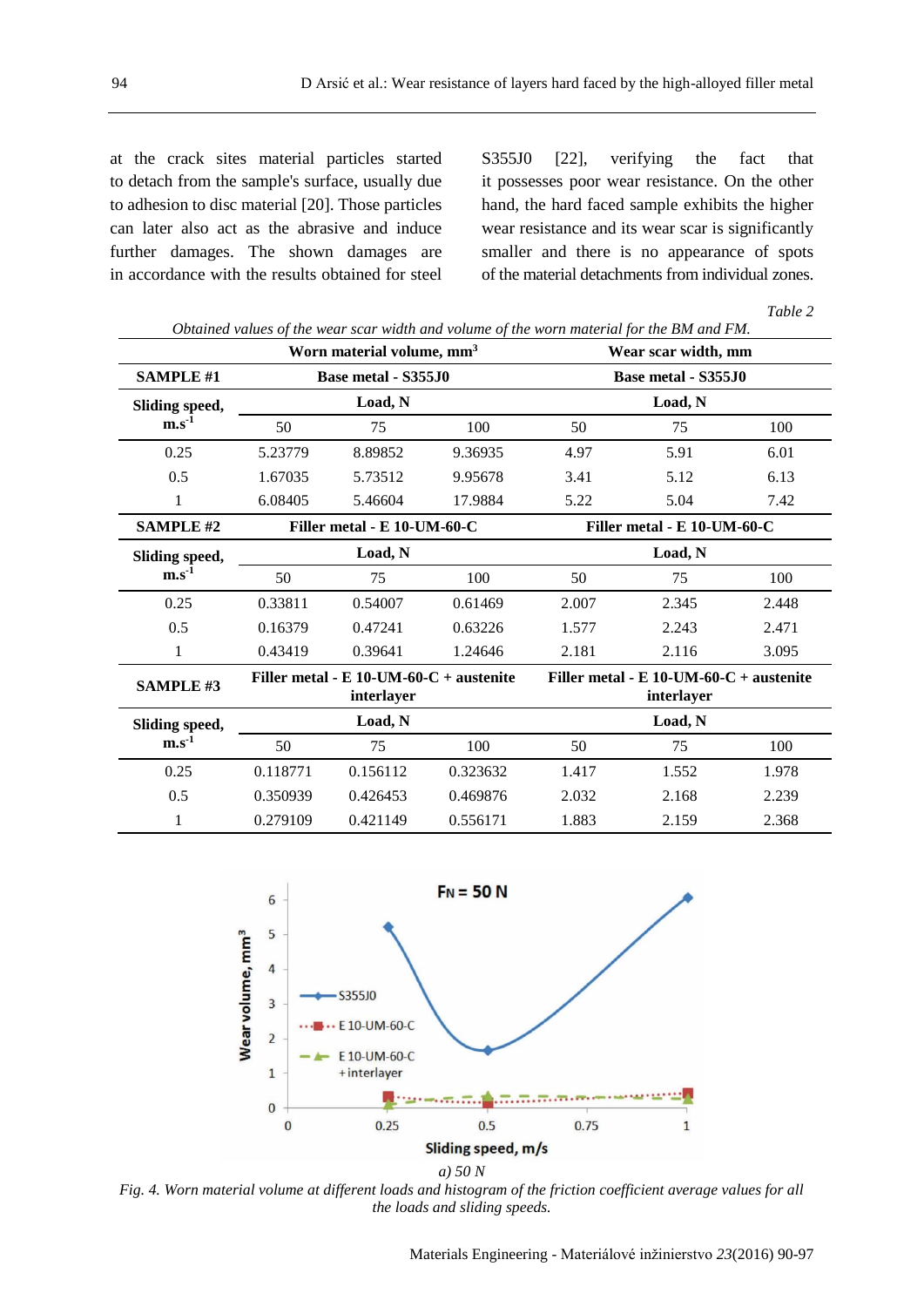

*d) histogram of the friction coefficient average values for all the loads and sliding speeds Continuing of Fig. 4. Worn material volume at different loads and histogram of the friction coefficient average values for all the loads and sliding speeds. (full colour version available online)*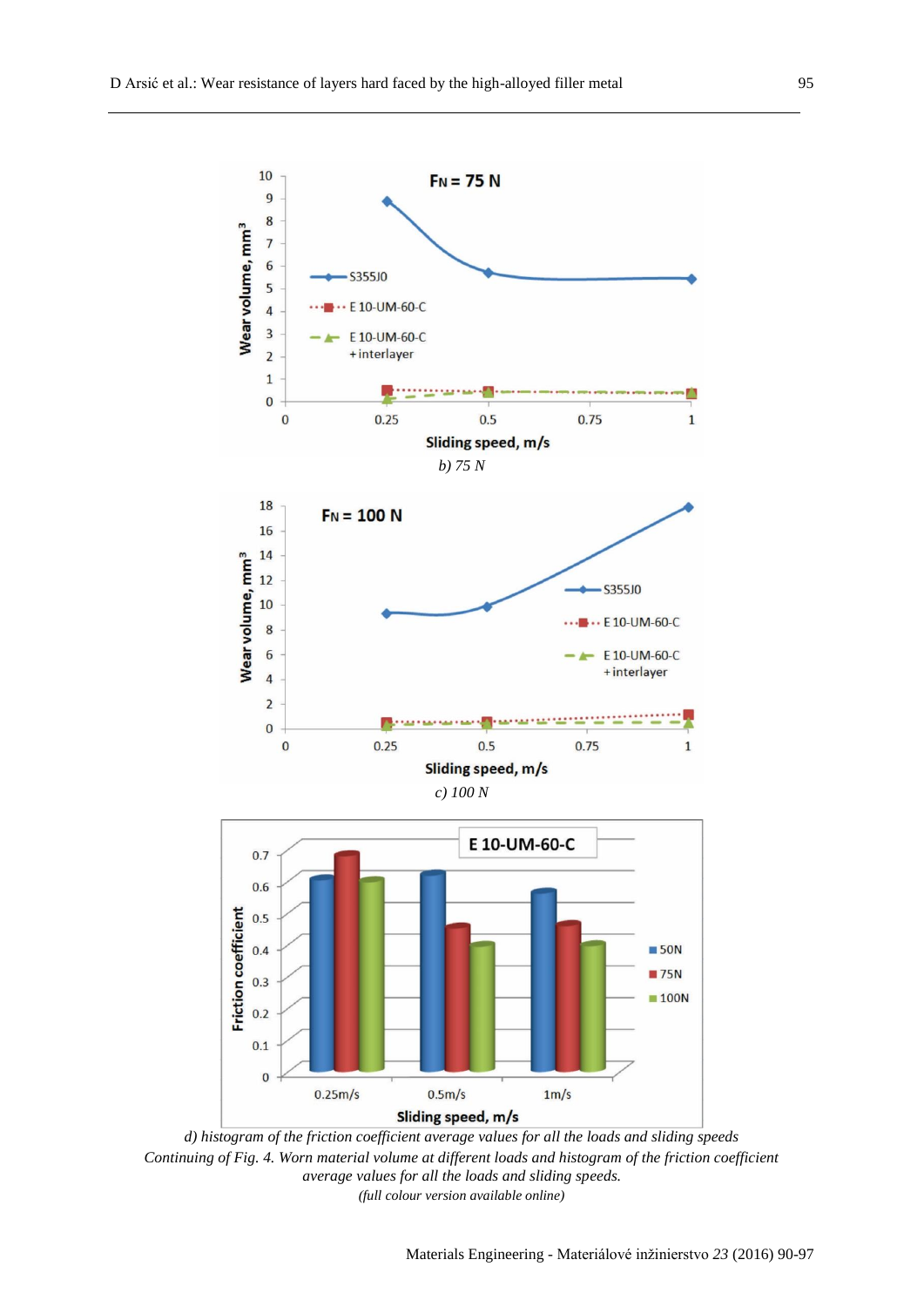

*Fig. 5. Macroscopic (left) and microscopic (right) appearances of the damaged blocks of the hard faced layers.*

# **4. Conclusions**

An analysis of the sliding speed influence in tribological tests, on the wear resistance of the base metal and the hard faced layers of the test samples is presented in this paper. Measurements of hardness and analysis of microstructure have shown that the base metal and the filler metal differ significantly and that the filler metal is characterized by the cast structure with the excreted carbides, what predetermines it as a material favorable for application in hard facing. The highest hardness was obtained in the surface welded hard faced layers (FM) and then it was gradually decreasing down to the base metal hardness.

Besides varying the sliding speed and absence of lubrication, the investigation also included varying of the normal loading. Results have shown that the tested FM possesses high wear resistance. On the other hand, the sample hard faced with the same FM, but with austenitic interlayer, have exhibited slightly better wear resistance, what points to recommendation to apply the interlayer whenever the preheating cannot be executed.

Influence of the sliding speed is obvious, since it is expected that the wear would increase with increasing sliding speed. It was maximal at sliding speed of  $1 \text{ m.s}^{-1}$  and load of 100 N, for both the BM and the FM. However, there were certain cases of deviation from the usual behavior, at loads of 50 and 75 N, when the wear was the more intensive at the smallest sliding speed of  $0.25 \text{ m.s}^{-1}$ , then it decreased and later increased again (Fig. 3a) or when it settled at lower values (Fig. 3b).

The technology presented in this paper was later applied on real parts – the blades for asphalt mixing were hard faced and then used in exploitation.

# *Acknowledgements*

*This research was partially financially supported by European regional development fund and Slovak state budget by the project "Research Centre of the University of Žilina" – ITMS 26220220183 and by the Ministry of Education, Science and Technological Development of Republic of Serbia through grants: ON174004, TR32036, TR35024 and TR33015.*